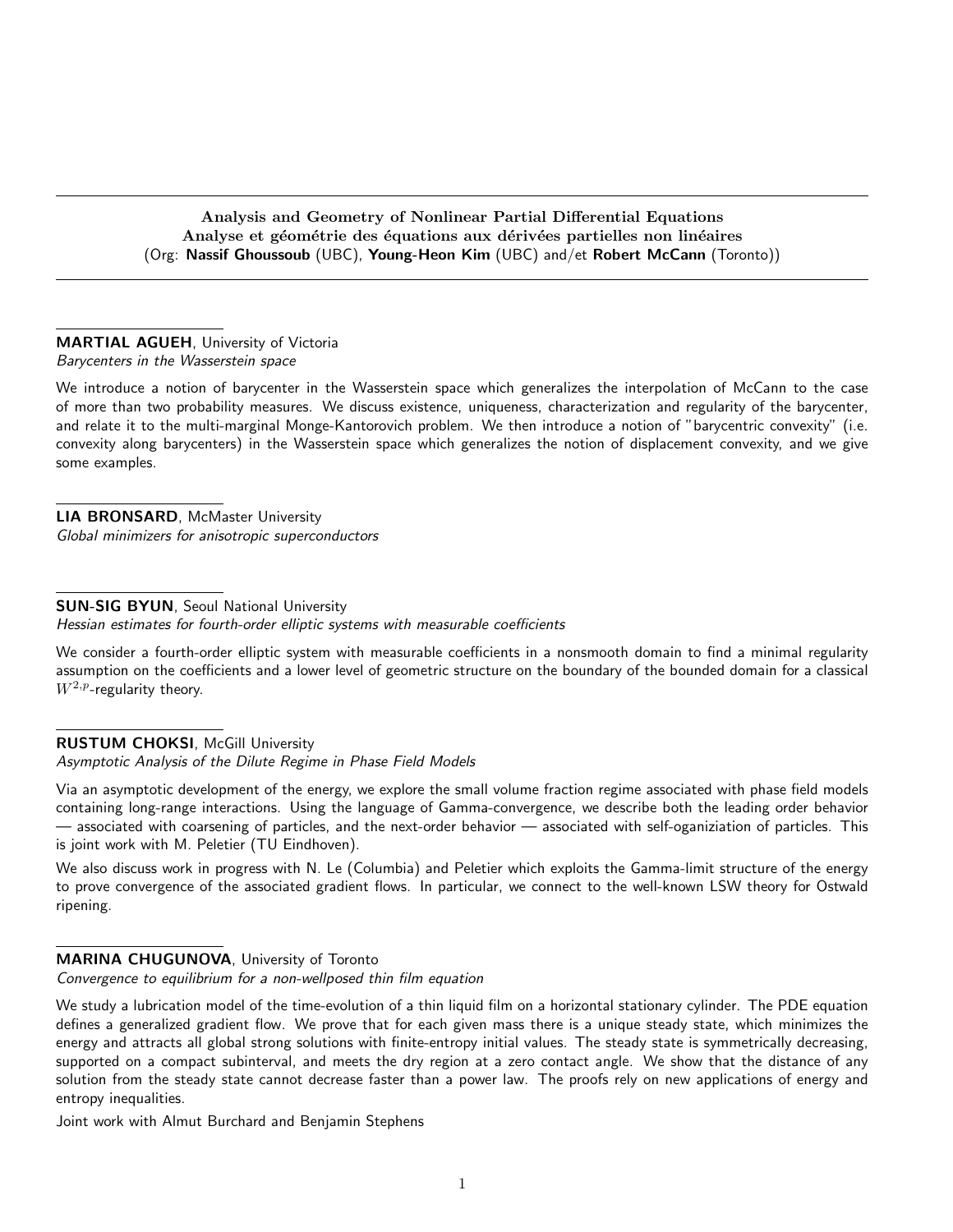JAYWAN CHUNG, KAIST (Korea Advanced Institute of Science and Technology) Long-time asymptotics of the zero level set for the heat equation

The zero level set  $Z(t) := \{ \mathbf{x} \in \mathbf{R}^d : u(\mathbf{x},t) = 0 \}$  of a solution  $u$  to the heat equation in  $\mathbf{R}^d$  is considered. Under vanishing conditions on moments of the initial data, we will prove that the set  $Z(t)$  in a ball of radius  $C\surd t$  for any  $C>0$  converges conditions on moments or the initial data, we will prove that the set  $Z(t)$  in a ball or radius  $C \sqrt{t}$  for any  $C > 0$  converges<br>to a specific graph as  $t \to \infty$  when the set is divided by  $\sqrt{t}$ . Solving a linear combin the graph and coefficients of the linear combination depend on moments of the initial data. Also the graphs to which the zero level set  $Z(t)$  converges can be classified in some cases.

### PENGFEI GUAN, McGill University

### Curvature measures, isoperimetric inequalities and fully nonlinear PDE

We discuss the connections of elliptic and parabolic fully nonlinear partial differential equations with curvature measures and isoperimetric inequalities for the quermassintegrals. We settle the prescirbing curvature measure problem by solving a corresponding elliptic equation, with a new key estimate. We also propose some parabolic curvature flows to prove the isoperimetric type inequalities.

### DAVID HARTENSTINE, Western Washington University

#### Asymptotic statistical characterizations of p-harmonic functions of two variables

It is well known that harmonic functions are characterized by the mean value property. Building on recent work of Manfredi, Parviainen and Rossi, we generalize this result, proving that a  $p$ -harmonic function of two variables satisfies, in a viscosity sense, two asymptotic formulas involving its local statistics. Moreover, we show that these asymptotic formulas characterize p-harmonic functions when  $1 < p < \infty$ . An example demonstrates that, in general, these formulas do not hold in a nonasymptotic sense. This is joint work with Matthew Rudd (University of the South).

#### WEIYONG HE, University of Oregon

# The complex Monge-Ampere equation on compact Kaehler manifolds

We consider the complex Monge-Ampere equation on a compact Kaehler manifold  $(M, g)$  when the right hand side F has rather weak regularity. In particular we prove that estimate of  $\triangle\phi$  and the gradient estimate hold when  $F$  is in  $W^{1,p_0}$  for any  $p_0>2n$ . As an application, we show that there exists a classical solution in  $W^{3,p_0}$  for the complex Monge-Ampere equation when  $F$  is in  $W^{1,p_0}.$ 

### **SLIM IBRAHIM, Univeristy of Victoria**

Global small solutions to the Navier-Stokes-Maxwell equations

We consider a full system of Magneto-Hydro-Dynamic equations. The system formally satisfies an energy estimate. Nevertheless, the existence of global weak solution seems to remain an interesting open problem in both two and three space dimension. In 3D, we show the existence of global small solutions (Kato-type). In 2D, we prove the same result in a space "close" to the energy space.

This is a joint work with S. Keraani (University of Lille 1, France)

#### ROBERT JERRARD, University of Toronto

Some remarks on binormal curvature flow

We study a class of weak solutions of the geometric evolution problem of binormal curvature flow. Classically, a smooth map  $\gamma: S^1\times [0,T]\to \mathbb{R}^3$  defines a binormal curvature flow if  $|\gamma_s|=1$  and  $\gamma_t=\gamma_s\times\gamma_{ss}.$  We define a class of weak,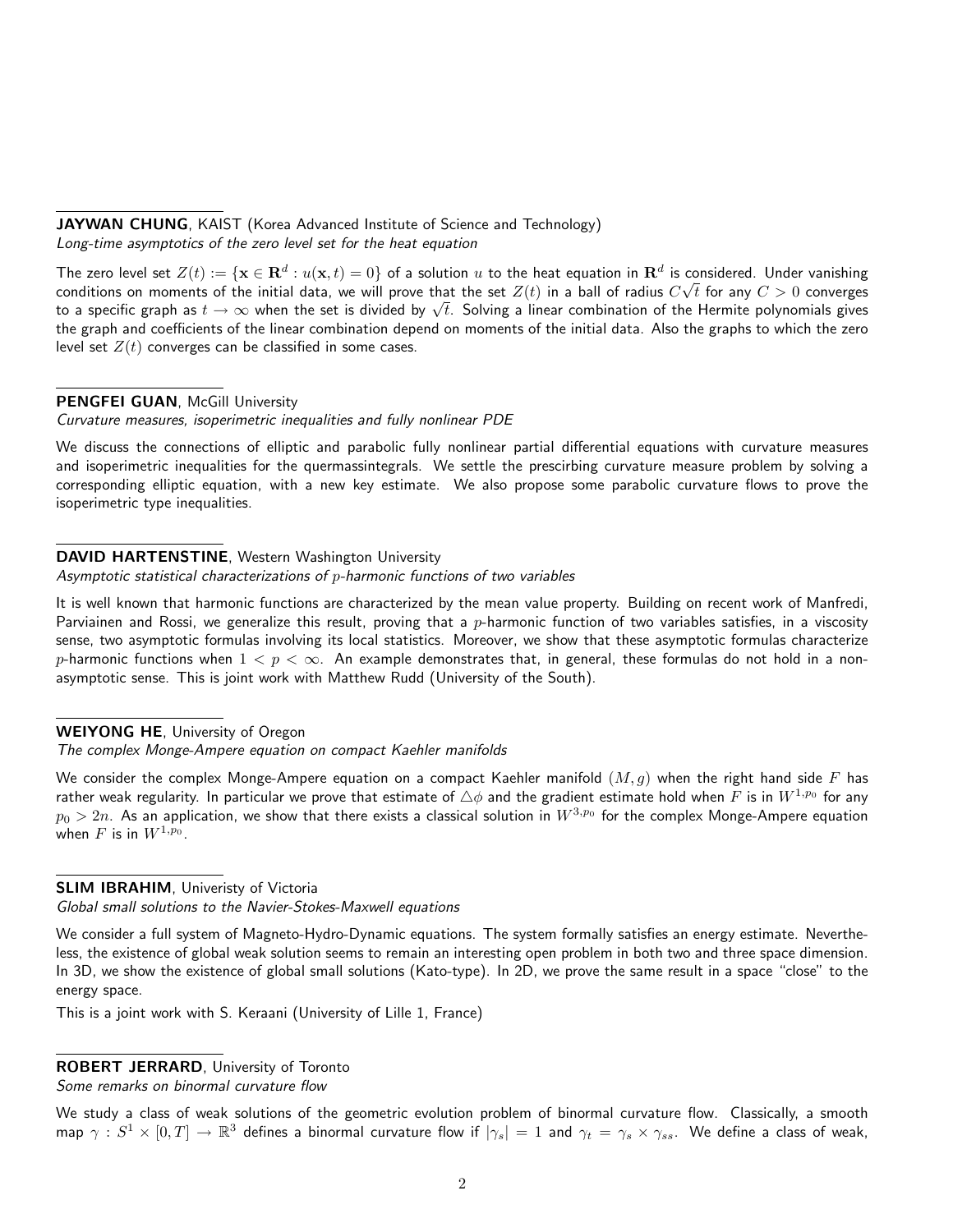measure-theoretic solutions that need only have the regularity of integral currents, and we prove that if a weak solution in this sense agrees at time  $t = 0$  with a smooth embedded curve, then it coincides with the corresponding smooth binormal curvature flow until the first time when that flow develops self-intersections. This is joint work with Didier Smets.

### YONG JUNG KIM, KAIST

#### The Newtonian potential in a relative sense

The Newtonian potential is introduced in a relative sense for radial functions. In this way one may treat the potential theory for a larger class of functions in a unified manner for all dimensions  $d \ge 1$ . For example, Newton's Theorem is given in terms of relative potentials, which is a simpler statement for all dimensions. This relative potential is then used to obtain the  $L^1$ -convergence order  $O(t^{-1})$  as  $t\to\infty$  for radially symmetric solutions to the porous medium and fast diffusion equations. The technique is also applied to radial solutions of the  $p$ -Laplacian equations to obtain the same convergence order.

# KI-AHM LEE,

#### Homogenization of Soft inclusions

In this talk, we are going to discuss the soft inclusions of periodically distributed materials with periodicity  $\epsilon$ . We call soft inclusion when the diffusion coefficient is zero on the included subset. Since the diffusion coefficient is nonzero outside of inclusions, there will be an effective diffusion when the periodicity  $\epsilon$  goes to zero. The corresponding equation considered at this talk will be a fully nonlinear equation in the perforated domain with Neumann data on the boundary of inclusions. The effective equation will be obtained by constructing global periodic solutions called correctors. On the other hand, it is not clear what the compatibility condition for the nonlinear equation with Neumann data. So we introduce the concept of the first corrector to find the compatibility condition and the second corrector to average out the oscillations. When the compatibility condition violated, the effect of Neumann data will dominate. So we consider smaller inclusions so that the effect from diffusion and the influence of Neumann data are balanced.

#### ADAM OBERMAN, Simon Fraser University

#### Numerical Methods for Geometric Elliptic Partial Differential Equations.

Geometric Partial Differential Equations (PDEs) can be used to describe, manipulate and construct shapes based on intrinsic geometric properties such as curvatures, volumes, and geodesic lengths. These equations arise in classical areas of mathematics (Ricci Flow, Surface Theory) and are useful in modern applications (Image Registration, Computer Animation).

In general these equations are considered too difficult to solve, which is why linearized models or other approximations are commonly used. Progress has recently been made in building solvers for a class of Geometric PDEs. These solvers naturally give better geometric results and, in some cases, are competitive in terms of cost with the simplified models.

In this talk I'll give examples of a few important geometric PDEs which can be solved using a numerical method called monotone finite difference schemes: Monge-Ampere, Convex Envelope, Infinity Laplace, and Mean Curvature.

These methods have been implemented for registration of Brain Images. For Surface Registration, the Infinity Laplace equation is used to match surfaces using geodesic lengths [Sapiro]. For Volume Registration, the Monge-Ampere equation is used to minimize distortion of volumes [Tannenbaum-Haker-Haber]. Convergent numerical schemes are important in these applications: bad discretizations lead to artificial singularities in the mappings.

Focussing in on the Monge-Ampere equation, I'll show how naive schemes can work well for smooth solutions, but break down in the singular case. This makes having a convergent scheme even more important. I'll present a convergent solver which which is fast: comparable to solving the Laplace equation a few times.

**BRENDAN PASS, University of Toronto** 

The multi-marginal optimal transportation problem